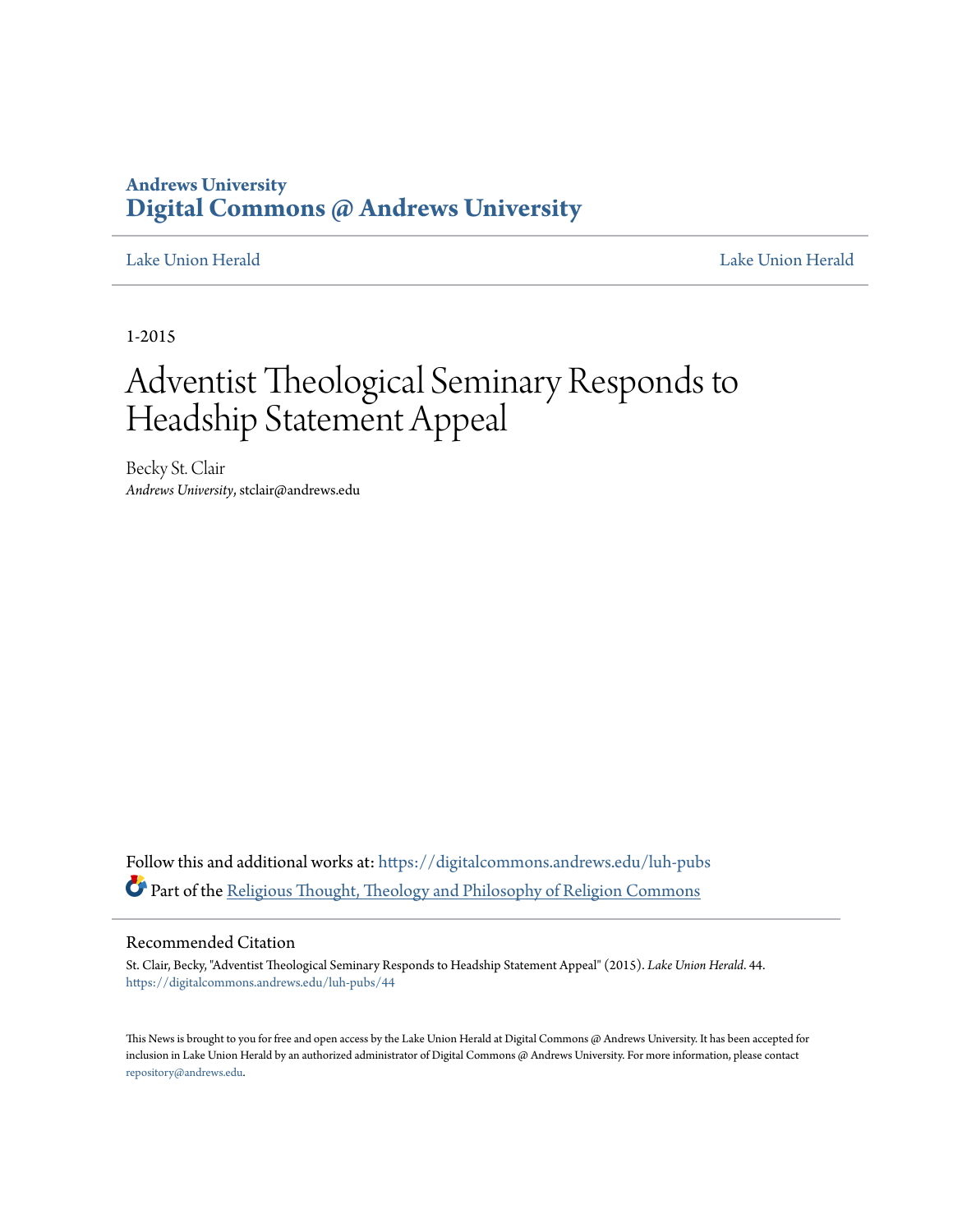dialogue that vilifies or depreciates the good name of the Seventh-day Adventist Church, in general, or the reputations of its individual members, in particular.

We, therefore, resolve to avoid participating in, or being party to, all forms of unhealthy and demeaning discourse. Our aim is to govern our communication



*Delegates of the 2014 Year-end Meetings in Silver Spring, Md., pray for God's leading.*

# North American Division Executive **Committee reaffirms** support of ordination of women

At the previous 2013 Year-end Meetings, the North American Division Executive Committee gave

according to the high standards of Christian conduct found in the guidelines of this statement so that God may be glorified in all we say and do.

Jackson asked that the North American church members seek "higher ground" during these challenging times while the discussion about ordination

overwhelming support for the ordination of women to the gospel ministry when it received the report of the NAD Theology of Ordination Study Committee and voted the following motion: "That we receive the biblical study of ordination prepared by the North American Division Theology of Ordination Study Committee and affirm the conclusion that all people, men and women, may receive ordination as an affirmation of the call of God, and that the North American Division support the authorization of each division to consider, through prayer and under the direction of the Holy Spirit, its most appropriate approach to the ordination of women to gospel ministry." The vote was recorded: 182 voted "yes," 31 voted "no," with three abstaining.

At this year's 2014 Year-end Meetings, the NAD Executive Committee

NEWS builds up as the General Conference Session in San Antonio, Texas, approaches.

> Julio C. Muñoz, associate director of communication, North American Division

re-affirmed its previous vote, recognizing the personal responsibility resting upon each of the General Conference delegates, with the following motion: "Fully recognizing that every delegate to the G.C. Session must vote according to their conscience, we ask the unions, conferences and institutions in the North American Division to inform all delegates of the vote of the 2013 NAD Year-end Meetings regarding the ordination of women and to fully encourage them to participate in ways that build unity and strengthen the mission of the Church. Furthermore, we appeal to all Seventh-day Adventists that our communication and dialogue be in the spirit of Christlike love."

> Dan Weber, director of communication, North American Division with Gary Burns, director of Communication, Lake Union Conference

#### [WORLD CHURCH NEWS]

# Adventist Theological Seminary responds to headship statement appeal

On Oct. 8, 2014, the *Adventist Review* published an appeal by a group of 25 professors, pastors and church members for the faculty of the Seventh-day Adventist Theological Seminary at Andrews University to review and adjust a document<sup>1</sup> that the seminary faculty had adopted at an Aug. 21, 2014, meeting, "The Unique Headship of Christ in the Church."

In response to "An Open Appeal,"2 the Seminary faculty convened for a special meeting on Friday, Oct. 10, 2014,



*The Seventh-day Adventist Theological Seminary at Andrews University*

and spent more than three hours in discussion.

After study and examination, the faculty unanimously, with the exception of one individual, voted the following statement. This statement has been released at the request of the seminary and the administration of Andrews University, and has also been published in the *Adventist Review*<sup>3</sup> :

"We, the faculty of the Seventh-day Adventist Theological Seminary, respectfully reaffirm our original statement on 'The Unique Headship of Christ in the